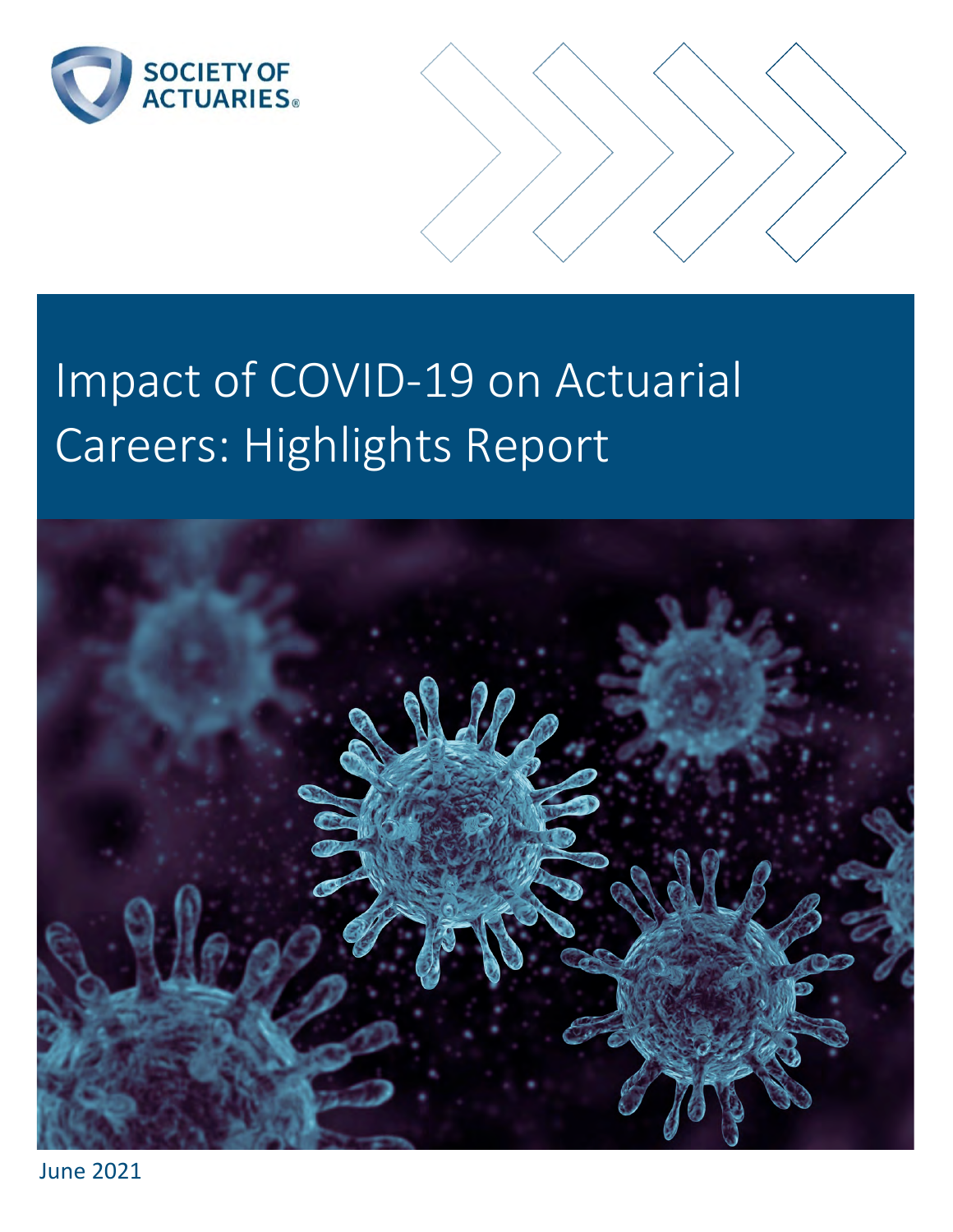## Impact of COVID-19 on Actuarial Careers **Highlights Report**

## **CONTENTS**

Give us your feedback! Take a short survey on this report.





#### **Caveat and Disclaimer**

This study is published by the Society of Actuaries (SOA) and contains information from a variety of sources. It may or may not reflect the experience of any individual company. The study is for informational purposes only and should not be construed as professional or financial advice. The SOA does not recommend or endorse any particular use of the information provided in this study. The SOA makes no warranty, express or implied, or representation whatsoever and assumes no liability in connection with the use or misuse of this study.

Copyright © 2021 by the Society of Actuaries. All rights reserved.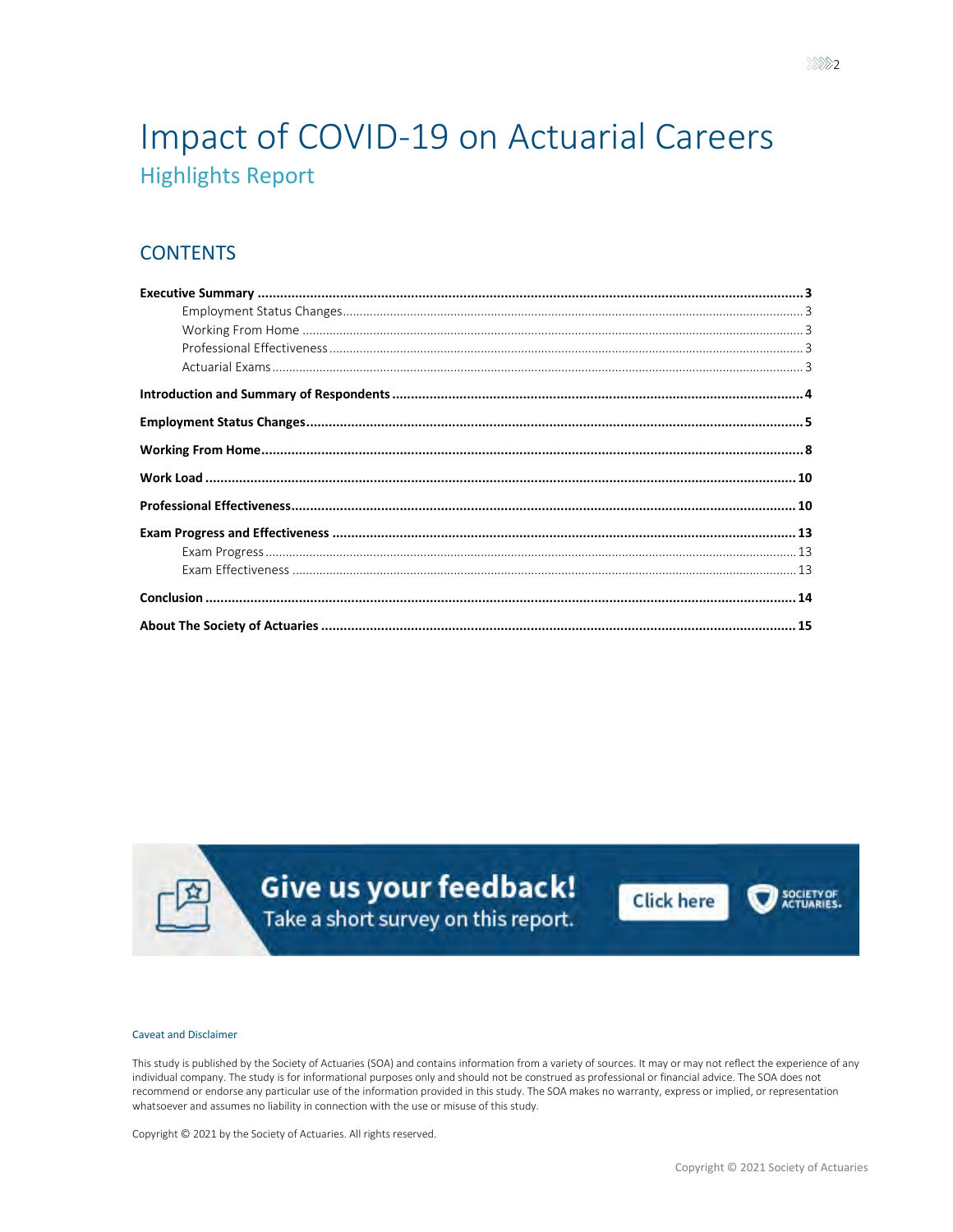## <span id="page-2-0"></span>Executive Summary

COVID-19 brought changes that disrupted virtually everyone's personal and professional lives. In April 2021, the Society of Actuaries (SOA) surveyed 26,101 members and candidates to understand the pandemic's impact on actuarial careers. Approximately 7% ([1](#page-2-5),912) responded and included demographic information.<sup>1</sup> In addition, the SOA analyzed actuarial exam progress at an aggregate level. Here are highlights of the findings.

#### <span id="page-2-1"></span>**Employment Status Changes**

- Since January 2020, 8% of respondents have changed employment status. Employment status changes include returning to the workforce, changing jobs, retiring, formally reducing or increasing one's working hours, voluntarily leaving employment, being laid off or terminated.
- The proportions of respondents who changed employment status varied little by gender, with one exception: 23% of women whose household includes adults with special care needs changed employment status, compared to 13% of men in such households.
- 34% of all employment changes were reported to have been made for reasons related to COVID-19. However, 43% of women's employment changes, versus 30% of men's changes, were for a reason related to COVID-19. But 58% of respondents who made employment changes and live with pre-school-aged children cited COVID-19 reasons.

#### <span id="page-2-2"></span>**Working From Home**

- Working from home was a significant change for most actuaries. While some are looking forward to returning to work in the office, few would like to return to working in the office most or all of the time. After COVID-19 restrictions are fully lifted, approximately 65% of full-time respondents would prefer to work from home at least 3 days per week: 28% would prefer to work from home three days per week, 23% would like to work from home every day, and 14% would prefer to work from home 4 days per week.
- In general, respondents who identify as women have a slight preference to work from home more frequently than do respondents who identify as men.

#### <span id="page-2-3"></span>**Professional Effectiveness**

- For most working conditions during the pandemic, more respondents reported a neutral impact on their professional effectiveness than either a beneficial or detrimental impact.
- However, nearly three-quarters (74%) of respondents found the flexibility associated with working remotely to be beneficial to their professional effectiveness, and another 23% found it to be neutral.
- Networking and social interactions at work have generally been less effective during the pandemic.

#### <span id="page-2-4"></span>**Actuarial Exams**

- During 2020, significantly fewer candidates wrote SOA actuarial exams than in recent previous years, but they seemed to be better prepared because a greater percentage of candidates passed.
- The total number of passing candidates in 2020 was 14% lower than in 2019, but it exceeded the number of candidates who passed in each year 2015 through 2017.



<span id="page-2-5"></span><sup>1</sup> The number of respondents who provided demographic information includes respondents who selected "prefer not to answer" in response to one or more demographic questions.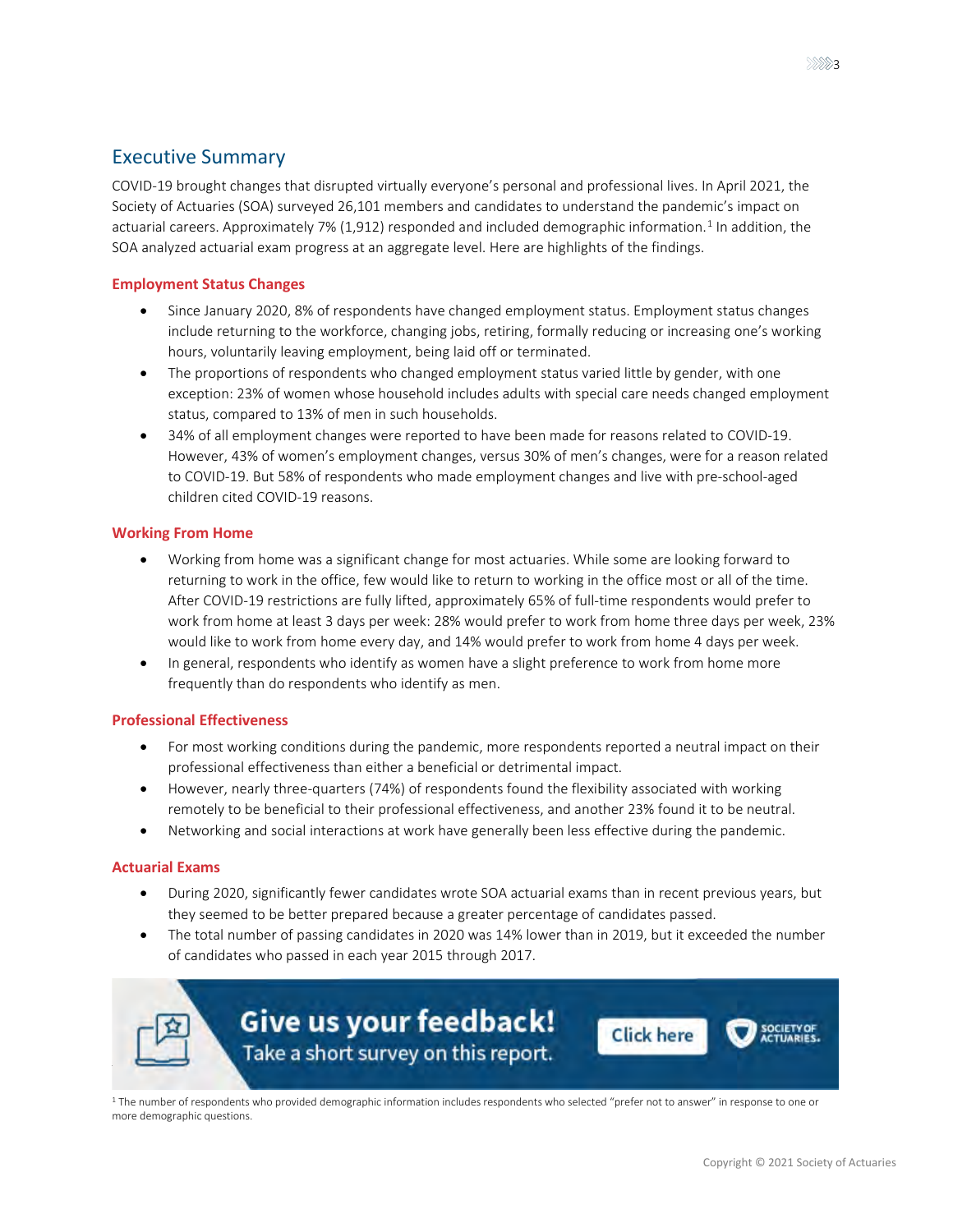## <span id="page-3-0"></span>Introduction and Summary of Respondents

COVID-19 and the accompanying restrictions have disrupted the personal and professional lives of virtually everyone. To understand the impact on the professional lives of actuaries and aspiring actuaries, the Society of Actuaries (SOA) surveyed 26,101 members and candidates in April 2021, and 2,128 people (8%) submitted the survey. Only 1,192 respondents (90% of all respondents) provided demographic information. Unless indicated otherwise, this study refers to "all" respondents as the 1,192 respondents who shared demographic information, including those who checked the boxes marked "Prefer not to answer."

<span id="page-3-2"></span>Most respondents live in North America: 77% in the U.S. and 14% in Canada [\(Figure 1\)](#page-3-1). By gender, 54% of respondents identified as men, 32% identified as women, 3% preferred not to answer and 10% did not respond to the question [\(Figure 2\)](#page-3-2).

<span id="page-3-1"></span>

Overall, [Figure 3](#page-3-3) shows that 92% of respondents are employed as actuaries full time and 5% of respondents work as actuaries part time. Respondents who identified as women are slightly more likely than those who identified as men to be employed as actuaries part time—5% of women compared to 4% of men.



#### <span id="page-3-3"></span>Figure 3 RESPONDENTS BY EMPLOYMENT STATUS AND GENDER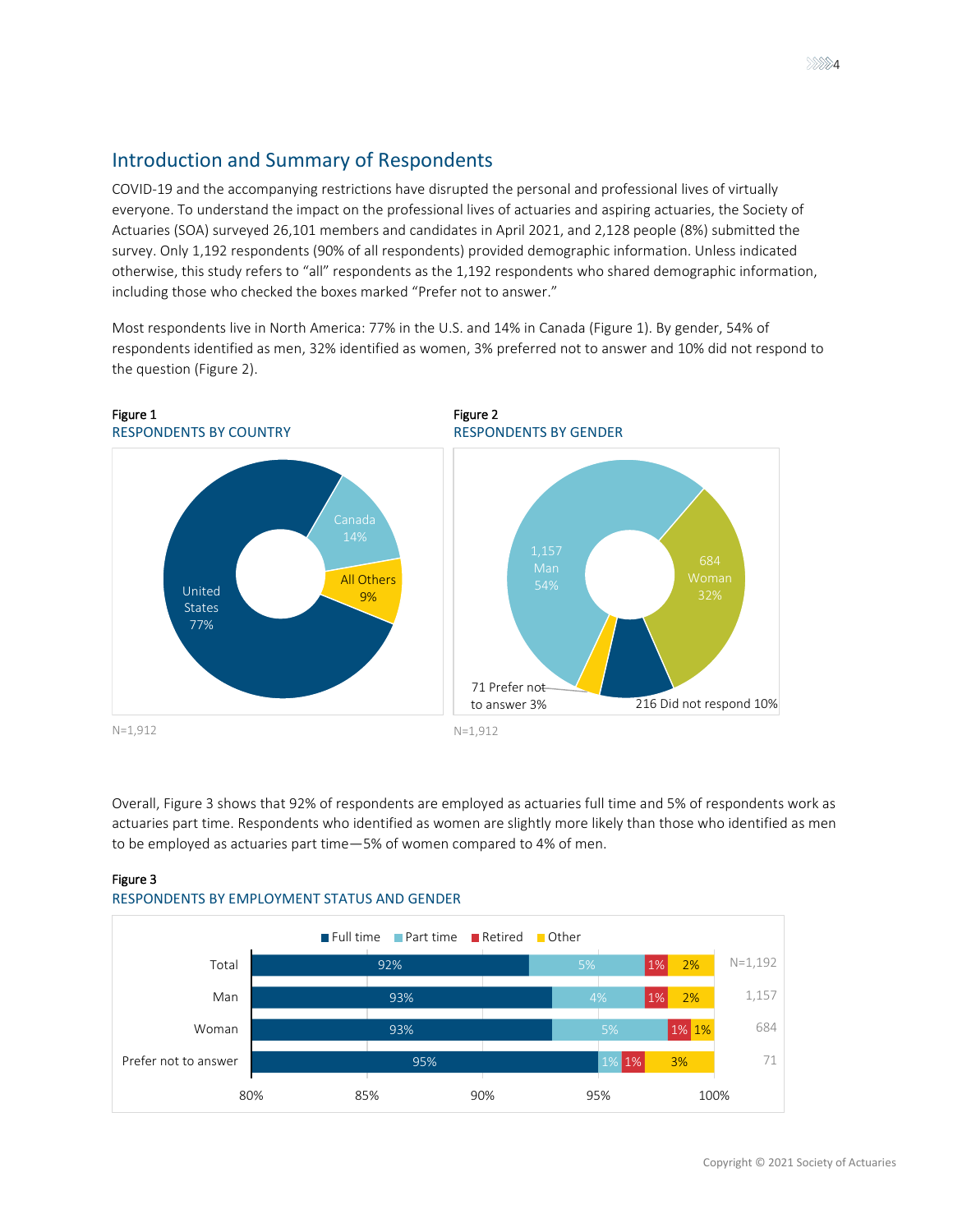Household composition plays a role in how the working conditions of the pandemic are experienced. [Figure 4](#page-4-1) summarizes household characteristics of all respondents for reference against subsequent analyses.

#### <span id="page-4-1"></span>Figure 4

 $\overline{a}$ 





N=1,912. Because more than one household characteristic may apply to a single respondent, percentages may add to greater than 100%.

### <span id="page-4-0"></span>Employment Status Changes

As explored in the 2020 SOA series of briefs on the impact of COVID-19, public policy and consumer reactions to the COVID-19 pandemic led to significant job loss.<sup>[2](#page-4-2)</sup> Numerous sources have reported that labor force participation of parents with younger children, especially women, has suffered more than that of other people in the U.S. and Canada. [3](#page-4-3) However, the same proportion of actuaries who changed employment status since January 2020 is the same for those who identified as women as those who identify as men [\(Figure 5\)](#page-5-0).

<span id="page-4-2"></span><sup>&</sup>lt;sup>2</sup> Hall, R. Dale, et al. 2020 various dates March 20 through June 12. "Society of Actuaries Research Brief: Impact of COVID-19." Society of Actuaries. *<https://www.soa.org/resources/research-reports/2020/impact-coronavirus/>*. Schilling, Lisa A. 2020, July 31 and September 30."COVID-19 Economic and asset Impact Update." Society of Actuaries[.](https://www.soa.org/resources/research-reports/2020/impact-coronavirus/) https://www.soa.org/resources/research-reports/2020/impact-coronavirus/.<br><sup>3</sup> Riley, Katherine and Stephanie Stamm. April 27, 2021. "Nearly 1.5 Million Mothers Are Still Missing F

<span id="page-4-3"></span>*<https://www.wsj.com/articles/nearly-1-5-million-mothers-are-still-missing-from-the-workforce-11619472229>*. Leonhardt, David. May 3, 2021. "The Morning Newsletter." New York Times. *<https://www.nytimes.com/2021/05/03/briefing/schools-reopening-working-mothers.html>*. Bauer, Lauren. May 6,

<sup>2021. &</sup>quot;Mothers Are Being Left Behind in the Economic Recovery from COVID-19." Brookings. *[https://www.brookings.edu/blog/up](https://www.brookings.edu/blog/up-front/2021/05/06/mothers-are-being-left-behind-in-the-economic-recovery-from-covid-19/)[front/2021/05/06/mothers-are-being-left-behind-in-the-economic-recovery-from-covid-19/](https://www.brookings.edu/blog/up-front/2021/05/06/mothers-are-being-left-behind-in-the-economic-recovery-from-covid-19/)*. Higginbotham, Eve and Maria Lund Dahlberg. 2021. "The Impact of COVID-19 on the Careers of Women in Academic, Sciences, Engineering and Medicine. The National Academy of Sciences, Engineering and Medicine. *[The Impact of COVID-19 on the Careers of Women in Academic Sciences, Engineering, and Medicine | The National Academies Press \(nap.edu\).](https://www.nap.edu/catalog/26061/the-impact-of-covid-19-on-the-careers-of-women-in-academic-sciences-engineering-and-medicine)*  Wheatly, Gillian. 2021, March 4. "Pandemic Job Losses Threaten to Leave Women Behind Permanently, RBC Warns." CBC News.

*<https://www.cbc.ca/news/business/longterm-female-unemployment-1.5935882>*. Desjardins, Dawn and Carrie Freestone. 2020, November 19. "Canadian Women Continue to Exit the Labour Force." RBC Thought Leadership. Royal Bank of Canada. *[https://thoughtleadership.rbc.com/canadian-women-continue](https://thoughtleadership.rbc.com/canadian-women-continue-to-exit-the-labour-force/)[to-exit-the-labour-force/](https://thoughtleadership.rbc.com/canadian-women-continue-to-exit-the-labour-force/)*.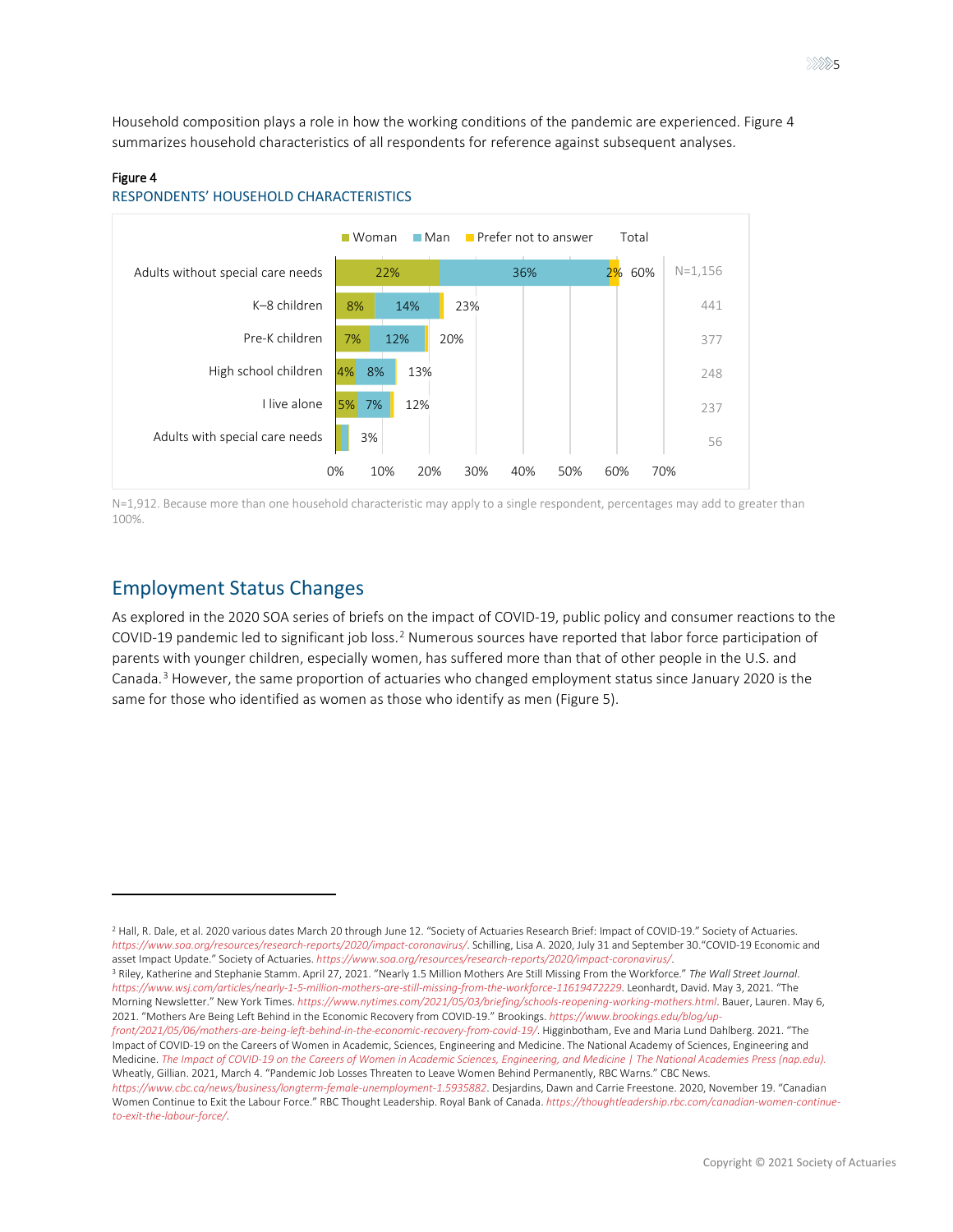

#### <span id="page-5-0"></span>Figure 5 PROPORTIONS OF EMPLOYMENT STATUS CHANGES SINCE JANUARY 2020, BY GENDER

Includes voluntary and involuntary employment status changes. Respondents who preferred not to answer gender identification are not shown by household characteristic because N<10 for most household characteristics, but they are included in the total for each household characteristic.

When considering the household characteristics of actuaries who did or did not change employment status since the start of the COVID-19 crisis [\(Figure 6\)](#page-5-1), one household characteristic stands out. While 8% of all respondents changed employment status, 18% of those whose household includes adults with special care needs changed employment status: 23% of women and 13% of men.



#### <span id="page-5-1"></span>Figure 6

#### PERCENTAGE OF ACTUARIES WHO CHANGED EMPLOYMENT STATUS BY HOUSEHOLD COMPOSITION

Total N=1,912, Total Woman=684, Total Man=1,157, Total Prefer Not to Answer=71

While the total proportions of respondents who changed employment status since January 2020 generally did not vary much by gender, how their employment status changed did vary by gender [\(Figure 7\)](#page-6-0). Respondents who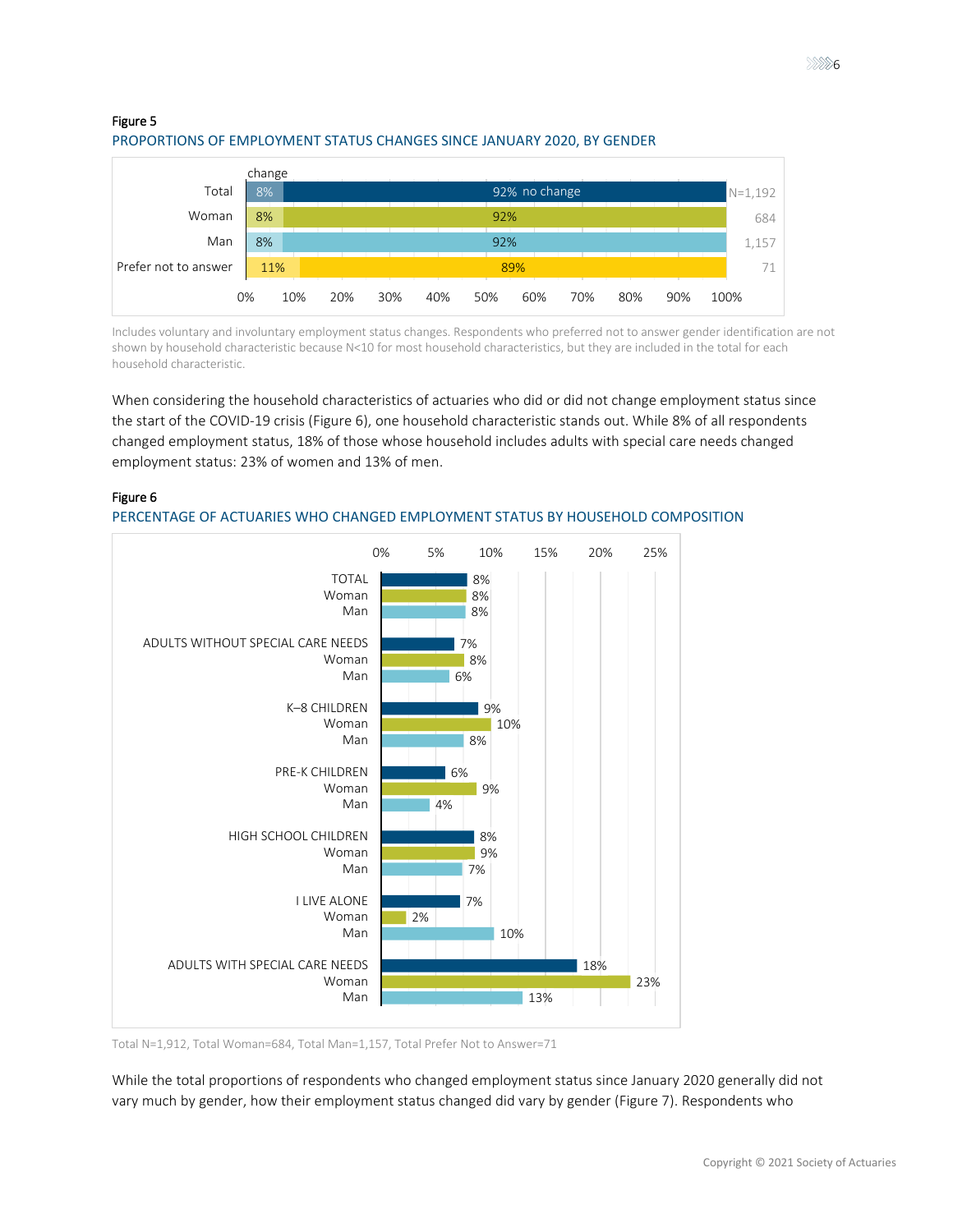identify as men were much more likely than those who identify as women to have left employment (27% to 9%, respectively). And respondents who identify as women were more likely than those who identify as men to formally reduce their hours (17% compared to 12%) and much more likely to change their employment in ways other than the choices offered (28% compared to 13%).



## <span id="page-6-0"></span>Figure 7 TYPES OF EMPLOYMENT STATUS CHANGES BY GENDER

N=150. Results for persons who formally increased hours are included with "other" because N<10. Results for persons who prefer not to answer a gender identity are not shown because N<10.

Since January 2020, about one-third (34%) of reported employment status changes occurred for reasons related to COVID-19 [\(Figure 8\)](#page-7-1). Women were more likely to have made the change for reasons related to COVID-19 (43%) than were men (30%). Household composition also appears to have played a significant role in whether COVID-19 prompted employment status changes. Of the respondents who changed employment status since January 2020, 34% of all changes were for reasons related to COVID-19. However, the proportions who cited COVID-19 reasons for their change varies significantly by household composition:

- 58% of those who live with pre-school-aged children and
- 36% of those in households with children in grades K–8, compared to
- 15% of those living with high-school-aged children and
- 10% of those who live alone.

Parents living with children younger than high school age were much more likely to have formally reduced their hours or left employment for reasons related to COVID-19 than persons living in households without children younger than high school age. All of the actuaries who formally reduced their hours since January 2020 and who live with pre-school-aged children did so for reasons related to COVID-19.

Analysis of employment status changes by gender is not shown because many employment status change categories for persons identifying as women and some categories for persons identifying as men include fewer than 10 respondents. Similarly, employment status changes by race and ethnicity are not shown because only white and Asian gender or job change categories include at least 10 respondents.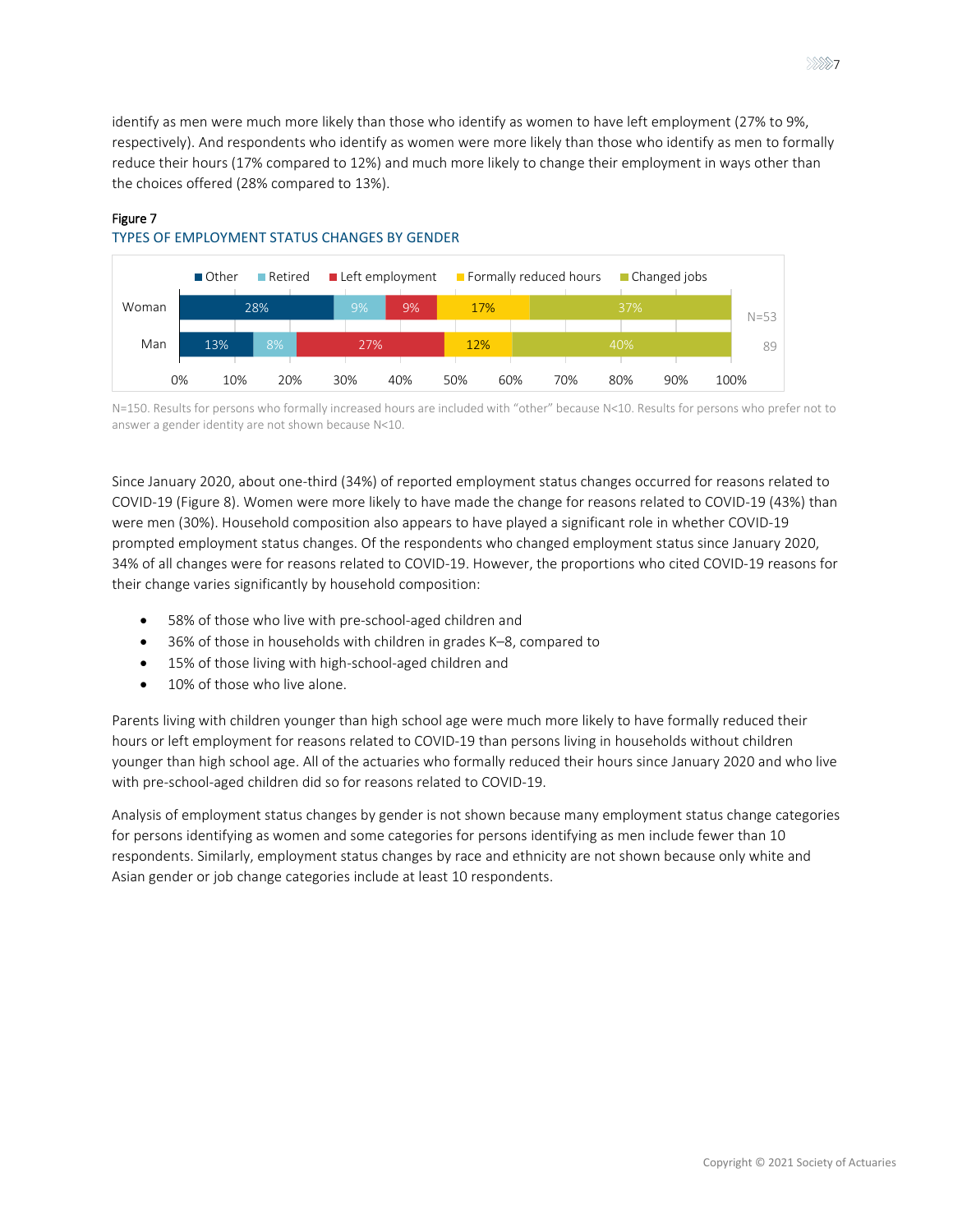#### <span id="page-7-1"></span>Figure 8 PROPORTION OF EMPLOYMENT STATUS CHANGES RELATED TO COVID-19



Respondents who preferred not to answer a gender identity are not shown as a gender category because N<10, but they are included in the household and total figures. Similarly, respondents who live in a household that includes an adult with special care needs are not shown as a household category because N<10, but they are included in the gender and total figures.

## <span id="page-7-0"></span>Working From Home

Before the pandemic, 60% of respondents who were working full time as actuaries typically worked in the office every day [\(Figure 9\)](#page-8-0). Of the respondents who identified as men, 63% generally did not work from home, compared to 56% of respondents who identified as women and 46% of respondents who preferred not to answer a gender identity. About 20% of actuaries worked from home one day a week before the pandemic, and roughly 10% of actuaries typically worked from home every day.

Policies in response to the COVID-19 pandemic dramatically changed where actuaries work, with 87% of actuaries working from home every day. A few actuaries are eager to return to the office every day, but most actuaries would prefer to work from home some—if not all—of the time once offices are ready to be fully open to workers. In general, respondents who identify as women or who would prefer not to answer a gender identity would prefer to work from home more frequently than would respondents who identify as men.

After COVID-19 restrictions have been fully lifted, 65% of full-time respondents would prefer to work from home at least 3 days per week:

- 28% would prefer to work from home three days per week
- 23% would like to work from home every day
- 14% would prefer to work from home 4 days per week

In general, respondents who identify as women have a slight preference to work from home more frequently than do respondents who identify as men.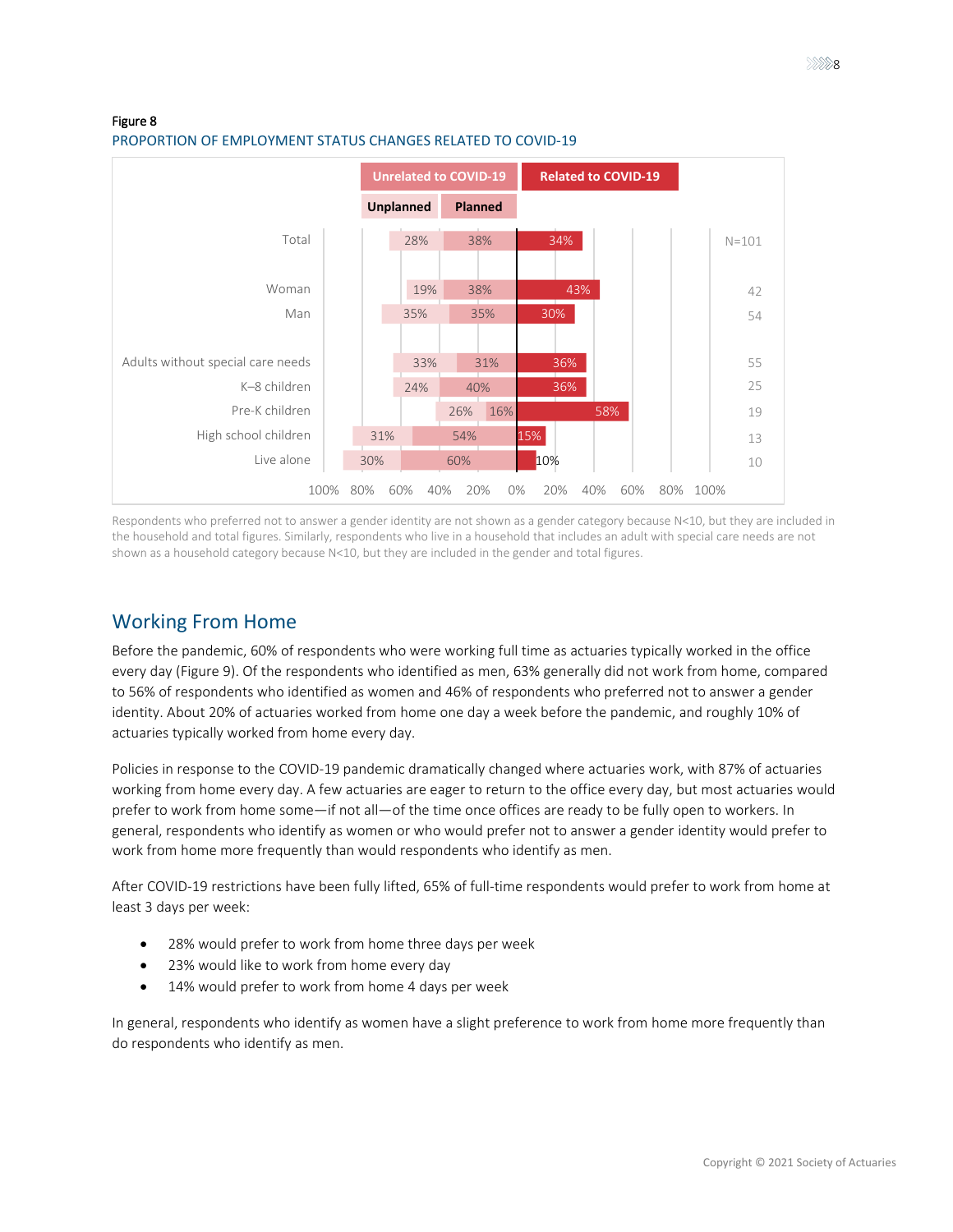Household composition has a limited impact on the preferred frequency of working at home after COVID-19 is contained. Full-time actuaries who live with an adult who has special care needs have a slight but clear preference to work from home more frequently than other full-time actuaries [\(Figure 10\)](#page-8-1).



#### <span id="page-8-0"></span>Figure 9



#### <span id="page-8-1"></span>Figure 10

#### FULL-TIME ACTUARIES BY HOUSEHOLD: NUMBER OF DAYS WORKING FROM HOME



Because more than one household characteristic may apply to a single respondent, the sum of the number of respondents in each household characteristic may exceed the total number of respondents.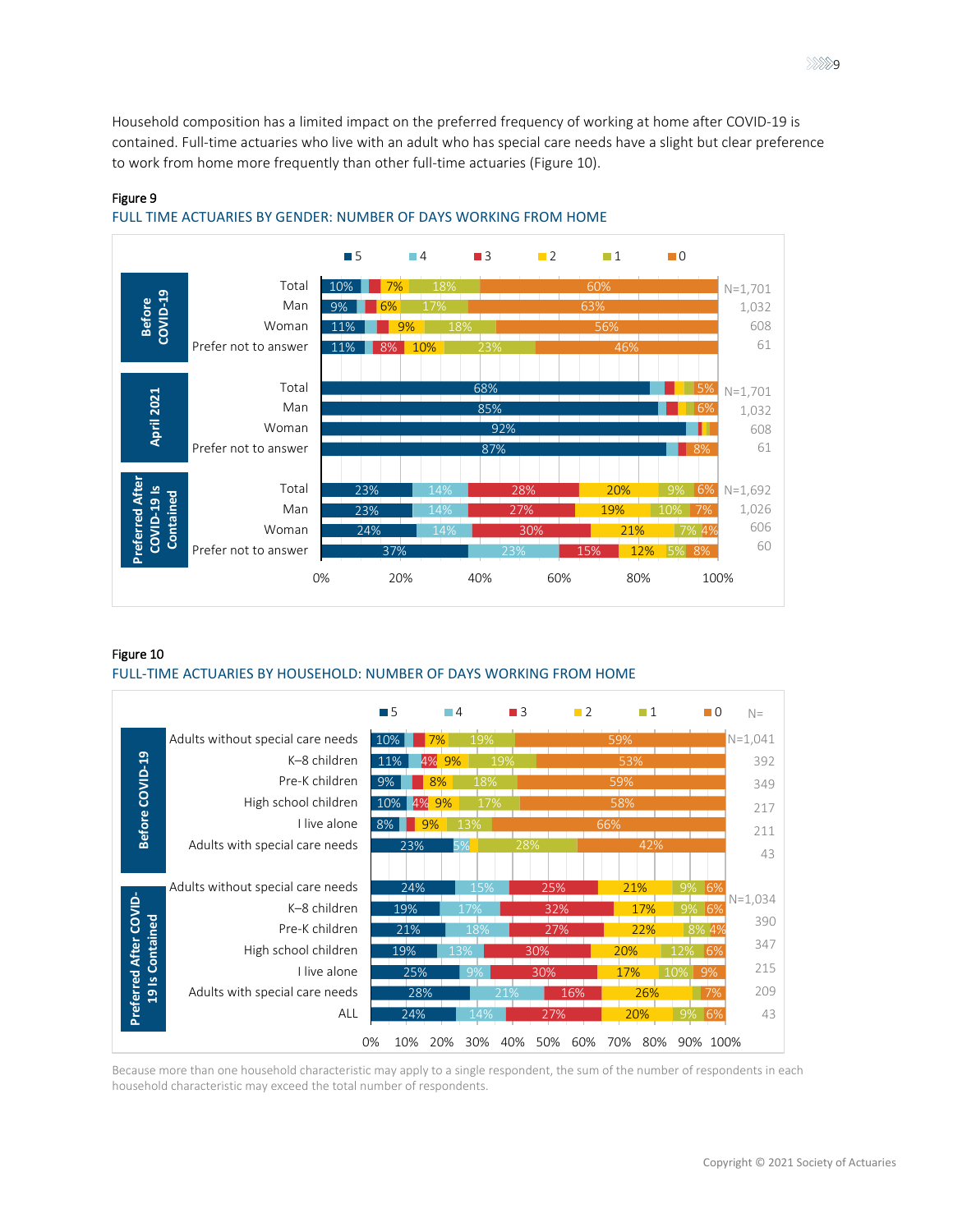## <span id="page-9-0"></span>Work Load

<span id="page-9-2"></span>Figure 11

In addition to changing where actuaries work, the pandemic brought challenges that affected the amount of time that actuaries spend working. Roughly half of respondents (48%) indicated that the amount of time spent working, including time spent commuting, has been about the same during the pandemic as it was before the pandemic [\(Figure 11\)](#page-9-2), suggesting that their time that had been spent commuting was replaced by time spent working.

For many actuaries, additional work accompanied the pandemic—35% percent of respondents reported that they were working more during COVID-19 than before the pandemic. Nearly three-quarters of these respondents indicated their work hours had increased because they had more work to do, and about one-quarter of them indicated that tasks take longer to complete than they did before the pandemic.

On the flip side, nearly 1 out of 6 respondents reported that they spend less time working during the pandemic than before it, primarily because of the reduced amount of commuting time.



#### N=1,851

#### REASONS FOR INCREASED HOURS

| More work responsibilities             | 73% |
|----------------------------------------|-----|
| Work responsibilities take longer to   |     |
| complete than they did before          | 27% |
| More distractions                      | 22% |
| Find it difficult to concentrate for a |     |
| long amount of time at home            | 16% |
| Technical issues (e.g., internet       |     |
| connectivity issues, etc.)             | 15% |
| Blurred or no boundaries between       |     |
| work and home                          | 10% |
| Other                                  | 9%  |
| No dedicated workspace                 | 8%  |

Because respondents may have selected more than one reason, percentages add to greater than 100%.

#### REASONS FOR DECREASED HOURS

| Less time commuting                     | 83% |
|-----------------------------------------|-----|
| More personal responsibilities          | 15% |
| Fewer work responsibilities or projects | 10% |
| My work responsibilities take less time |     |
| than they did before COVID-19           | 8%  |
| Other                                   |     |

Because respondents may have selected more than one reason, percentages add to greater than 100%.

## <span id="page-9-1"></span>Professional Effectiveness

Overall, actuaries have found some aspects of COVID-19 working conditions to be beneficial to their professional effectiveness and other aspects to be detrimental. However, for most conditions, the most common response was that the condition had neither a positive nor a negative impact on their professional effectiveness [\(Table 1\)](#page-10-0). Flexibility in working hours was reported to be the most beneficial condition, with 74% of respondents choosing somewhat more or much more effective. The aspects of COVID-19 working conditions that suffered the most were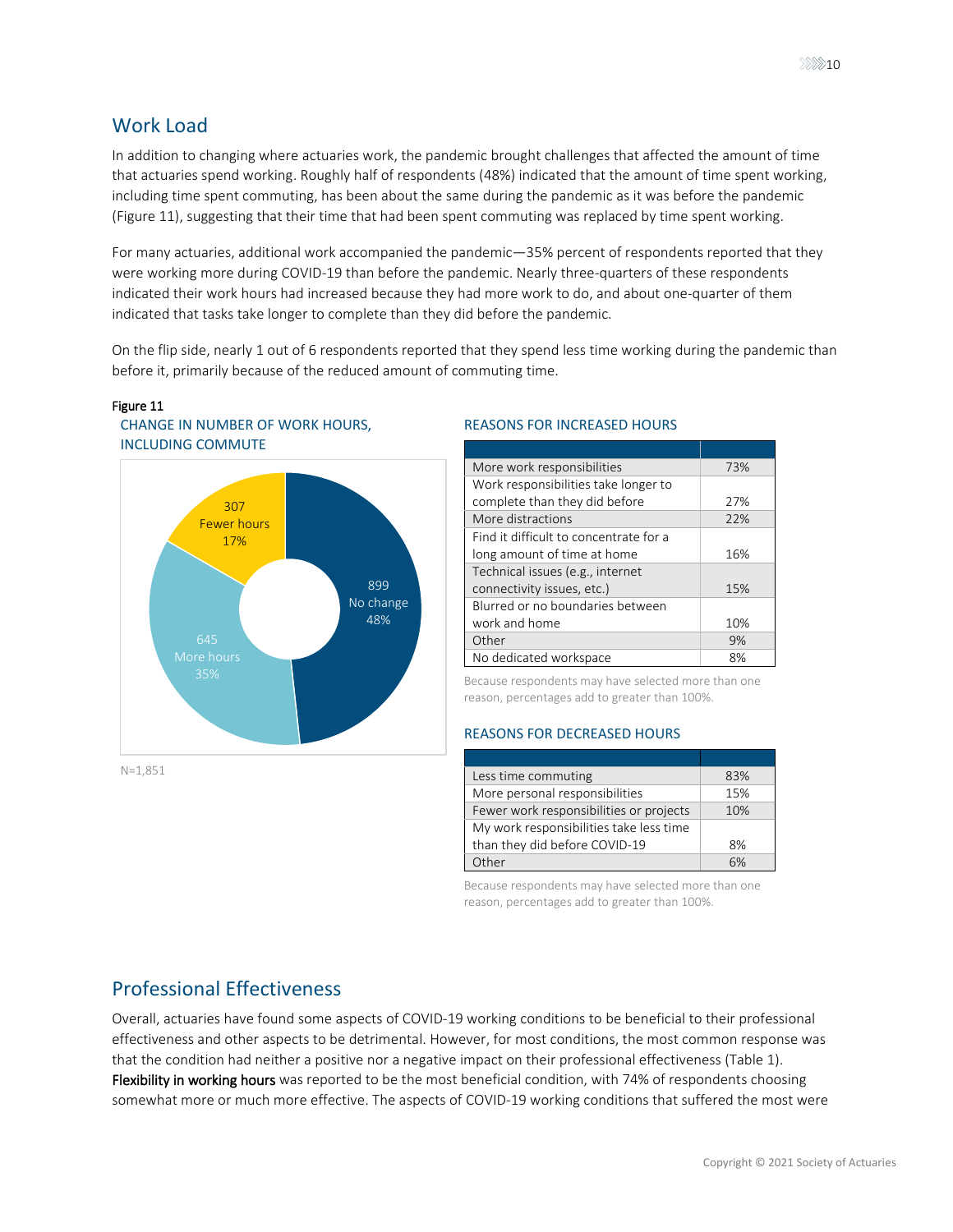social interactions at work and networking, for which 81% and 74%, respectively, of respondents ranked as somewhat less or much less effective.

#### <span id="page-10-0"></span>Table 1

| RESPONSES TO IMPACT OF COVID-19 WORKING CONDITIONS ON PROFESSIONAL EFFECTIVENESS |  |  |
|----------------------------------------------------------------------------------|--|--|
|----------------------------------------------------------------------------------|--|--|

| <b>Condition</b>                                | <b>Much</b><br><b>less</b><br>effective | Some-<br>what less<br>effective | <b>Neither</b><br>more nor<br><b>less</b><br>effective | Some-<br>what<br>more<br>effective | <b>Much</b><br>more<br>effective |
|-------------------------------------------------|-----------------------------------------|---------------------------------|--------------------------------------------------------|------------------------------------|----------------------------------|
| Flexibility for hours working professionally    | $1\%$                                   | 3%                              | 23%                                                    | 48%                                | 25%                              |
| Amount of time available to work professionally | 1%                                      | 12%                             | 41%                                                    | 34%                                | 12%                              |
| Time available to think                         | 4%                                      | 17%                             | 44%                                                    | 26%                                | 9%                               |
| Remote interactions with others                 | 10%                                     | 27%                             | 23%                                                    | 26%                                | 14%                              |
| Demands on personal responsibilities            | 4%                                      | 20%                             | 50%                                                    | 18%                                | 8%                               |
| Innovation                                      | 4%                                      | 20%                             | 58%                                                    | 15%                                | 3%                               |
| Collaboration                                   | 6%                                      | 40%                             | 40%                                                    | 12%                                | 2%                               |
| Professional development                        | 6%                                      | 29%                             | 51%                                                    | 11%                                | 3%                               |
| Mental health and well-being                    | 12%                                     | 35%                             | 36%                                                    | 11%                                | 6%                               |
| Being mentored                                  | 10%                                     | 34%                             | 51%                                                    | 4%                                 | 1%                               |
| Networking                                      | 30%                                     | 44%                             | 20%                                                    | 5%                                 | 1%                               |
| Social interactions at work                     | 38%                                     | 43%                             | 16%                                                    | 2%                                 | 1%                               |

N=1,820

The impact of most aspects of COVID-19 working conditions varies little by respondents who indicated a gender identity, with a few exceptions[. Figure 12](#page-11-0) shows the average reported impact on professional effectiveness. When considering demands on their personal responsibilities, women reported their professional effectiveness as slightly hampered, on average, while men reported it as slightly improved, on average. Both men and women have found, on average, collaboration and mental health and well-being to be slightly less effective during COVID-19 working conditions. But men indicated a more significant detrimental effect on collaboration than did women, while women indicated that mental health and well-being had a more significant detrimental effect on their professional effectiveness than did men. Concerning social interactions at work, men also experienced a more detrimental effect, on average, than did women.

In addition, some differences stand out between persons who indicated a gender identity and those who preferred not to answer a gender identity. Overall, actuaries have found remote interactions to very slightly improve their professional effectiveness, and actuaries who preferred not to answer their gender identity indicated greater improvement, on average, to their professional effectiveness than those who responded as identifying as a man or a woman. Actuaries found networking to be overall significantly less effective during COVID-19 working conditions, but persons who preferred not to answer their gender identity experienced less detrimental impact on average than persons who provided their gender identity.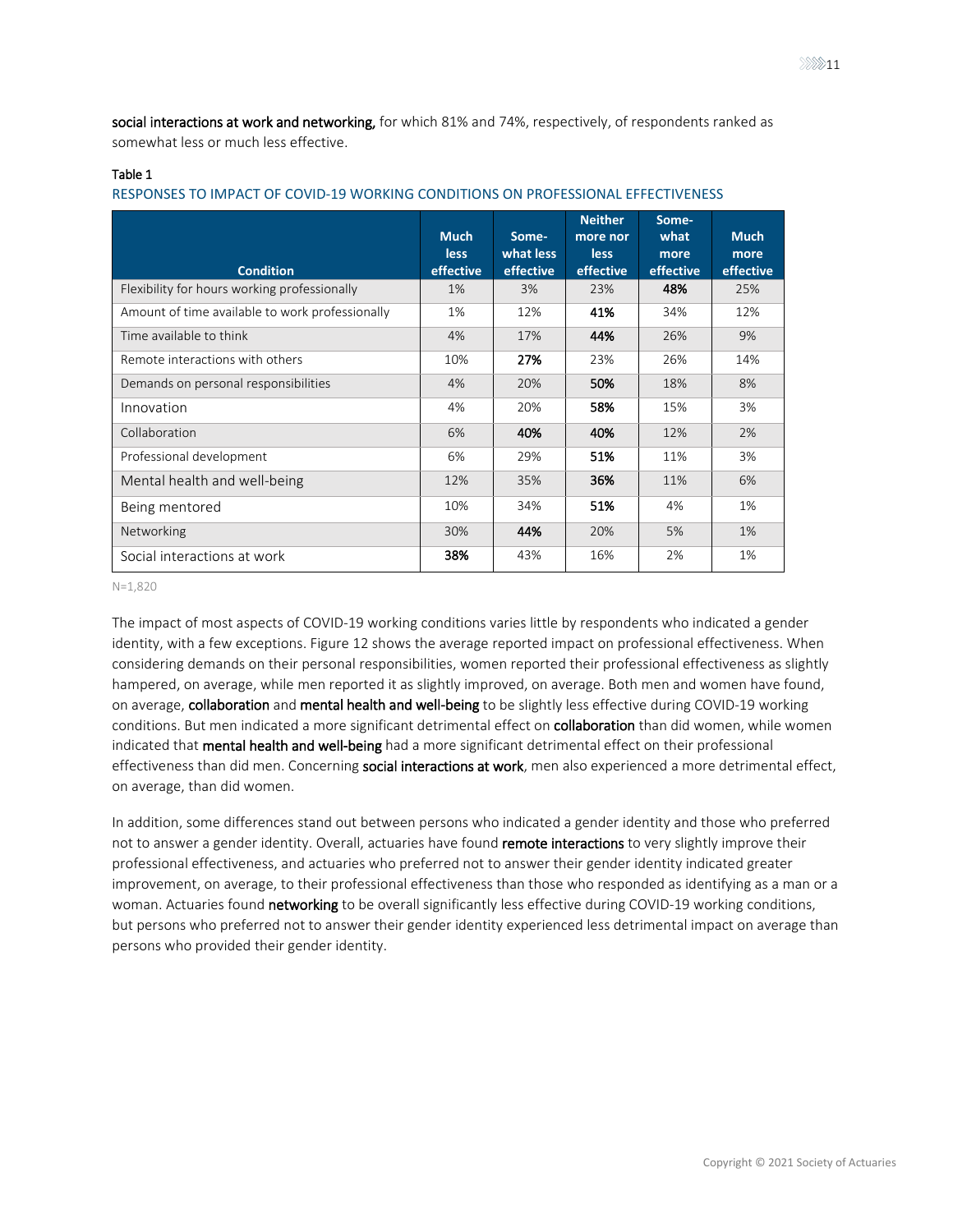<span id="page-11-0"></span>Figure 12

#### AVERAGE IMPACT OF COVID-19 WORKING CONDITIONS ON PROFESSIONAL EFFECTIVENESS

| Much<br>$les\overline{s}$<br>How has your professional effectiveness<br>changed as a result of each of the following<br>$-2$ | Some-<br>what less<br>$-1$                          | Neither<br>more nor<br>less<br>$\overline{0}$ | Some-<br>what<br>more<br>$\mathbf{1}$ | <b>Much</b><br>more<br>$\overline{2}$ |
|------------------------------------------------------------------------------------------------------------------------------|-----------------------------------------------------|-----------------------------------------------|---------------------------------------|---------------------------------------|
| FLEXIBILITY FOR HOURS WORKING PROFESSIONALLY<br>Woman<br>Man<br>Prefer not to answer                                         |                                                     |                                               | 1.00<br>0.93<br>1.00                  |                                       |
| AMOUNT OF TIME AVAILABLE TO WORK<br>Woman<br>Man<br>Prefer not to answer                                                     |                                                     |                                               | 0.40<br>0.44<br>0.47                  |                                       |
| TIME AVAILABLE TO THINK<br>Woman<br>Man<br>Prefer not to answer                                                              |                                                     | 0.16                                          | 0.21<br>0.24                          |                                       |
| REMOTE INTERACTIONS WITH OTHERS<br>Woman<br>Man<br>Prefer not to answer                                                      |                                                     | 0.08<br>0.06<br>m.                            | 0.38                                  |                                       |
| DEMANDS ON PERSONAL RESPONSIBILITIES<br>Woman<br>Man<br>Prefer not to answer                                                 |                                                     | $-0.03$<br>0.10<br>0.06                       |                                       |                                       |
| <b>INNOVATION</b><br>Woman<br>Man<br>Prefer not to answer                                                                    |                                                     | $-0.04$<br>$-0.09$<br>п<br>0.06               |                                       |                                       |
| COLLABORATION<br>Woman<br>Man<br>Prefer not to answer                                                                        |                                                     | $-0.28$ 1<br>$-0.42$ $\Box$<br>0.00           |                                       |                                       |
| PROFESSIONAL DEVELOPMENT<br>Woman<br>Man<br>Prefer not to answer                                                             |                                                     | $-0.17$ $\blacksquare$<br>$-0.29$<br>-0.13    |                                       |                                       |
| MENTAL HEALTH AND WELL-BEING<br>Woman<br>Man<br>Prefer not to answer                                                         |                                                     | $-0.39$<br>$-0.32$<br>$-0.24$ $\Box$          |                                       |                                       |
| <b>BEING MENTORED</b><br>Woman<br>Man<br>Prefer not to answer                                                                |                                                     | $-0.47$  <br>0.51<br>$-0.30$                  |                                       |                                       |
| NETWORKING<br>Woman<br>Man<br>Prefer not to answer                                                                           | $-0.97$<br>$-1.01$<br>$-0.66$                       |                                               |                                       |                                       |
| SOCIAL INTERACTIONS AT WORK<br>Woman<br>Man<br>Prefer not to answer                                                          | $-1.10$ $\blacksquare$<br>$-1.19$ $\Box$<br>$-0.84$ |                                               |                                       |                                       |

Man N=1,101; Woman N=643; Prefer not to answer N=67; Non-binary/other N=0.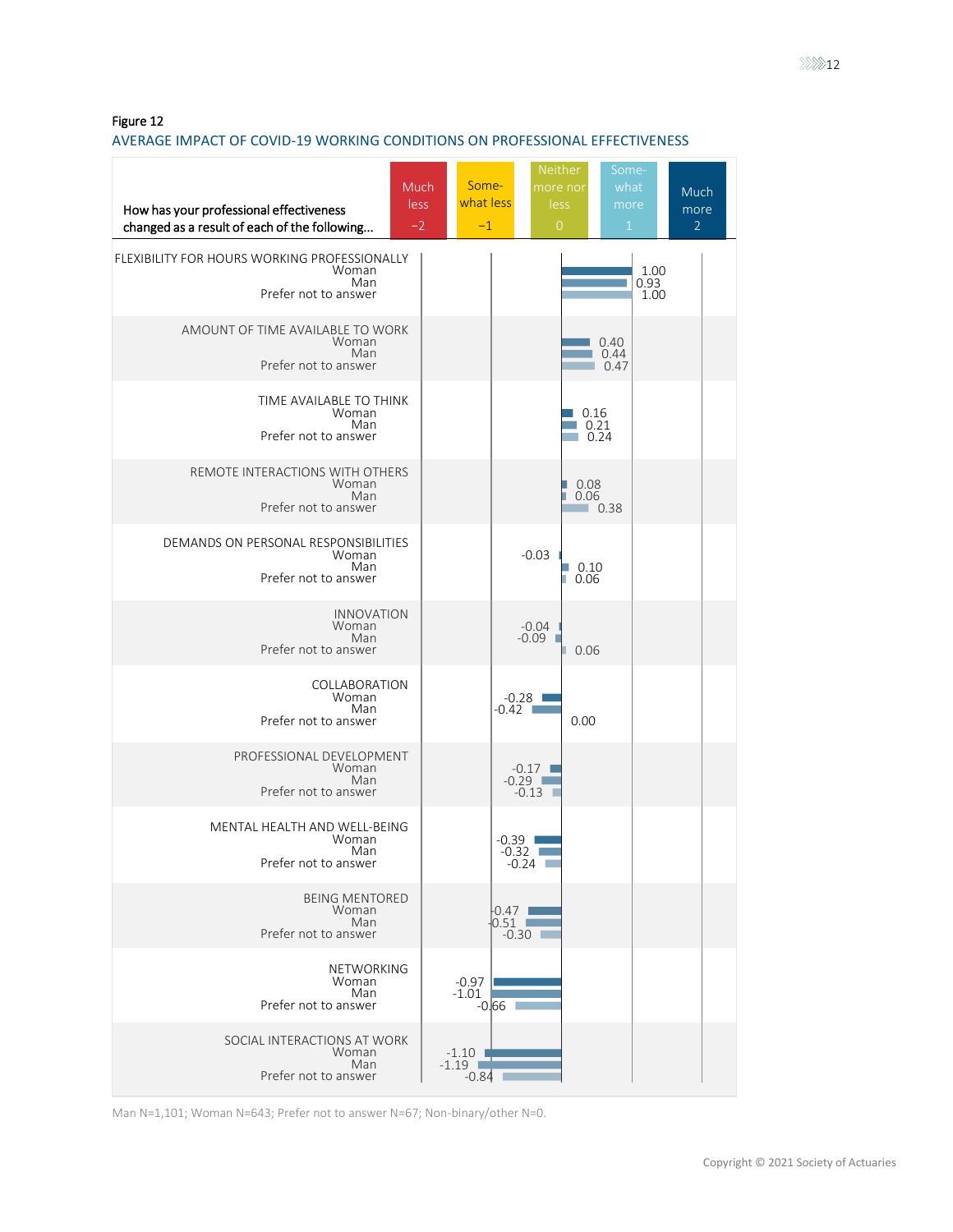## <span id="page-12-0"></span>Exam Progress and Effectiveness

#### <span id="page-12-1"></span>**Exam Progress**

In the years leading up to the COVID-19 pandemic, the number of candidates writing exams had been steadily increasing from approximately 41,300 in 2015 to approximately 49,600 in 2019 [\(Figure 13\)](#page-12-3). Because of policies and restrictions related to COVID-19, the SOA postponed spring 2020 exams until July and allowed registered candidates to cancel their registration with a full refund up to the day of their exam. In 2020, approximately 38,600 candidates wrote exams—22% fewer than in 2019 and 7% fewer than in 2015.

While the number of candidates who wrote SOA exams was down in 2020, those who wrote the exams appear to have been better prepared, on average. The percentage of writing candidates who passed in 2020—53%—was greater than in any recent previous years. From 2015 through 2019, the greatest percentage of passing candidates in any year was 48%.

Nonetheless, the total number of passing candidates in 2020 was 14% lower than in 2019: approximately 20,500 in 2020 compared to approximately 23,900 in 2019. However, the 2020 figure exceeded the number of passing candidates in each year 2015 through 2017.



#### <span id="page-12-3"></span>Figure 13

#### <span id="page-12-2"></span>**Exam Effectiveness**

Overall, many more exam candidates found COVID-19 conditions to be detrimental, rather than beneficial, to exam effectiveness [\(Table 2\)](#page-13-1). Frequency of social interactions and availability of exams were cited as having the most determinantal impacts, on average, followed by mental health and well-being, remote interactions with others, demands on work responsibilities and demands on personal responsibilities.

While the average results for all conditions indicated a detrimental effect on exam effectiveness, the largest proportion of respondents found most conditions to be neutral as far as their effectiveness at actuarial exams. Further, responses varied little by gender.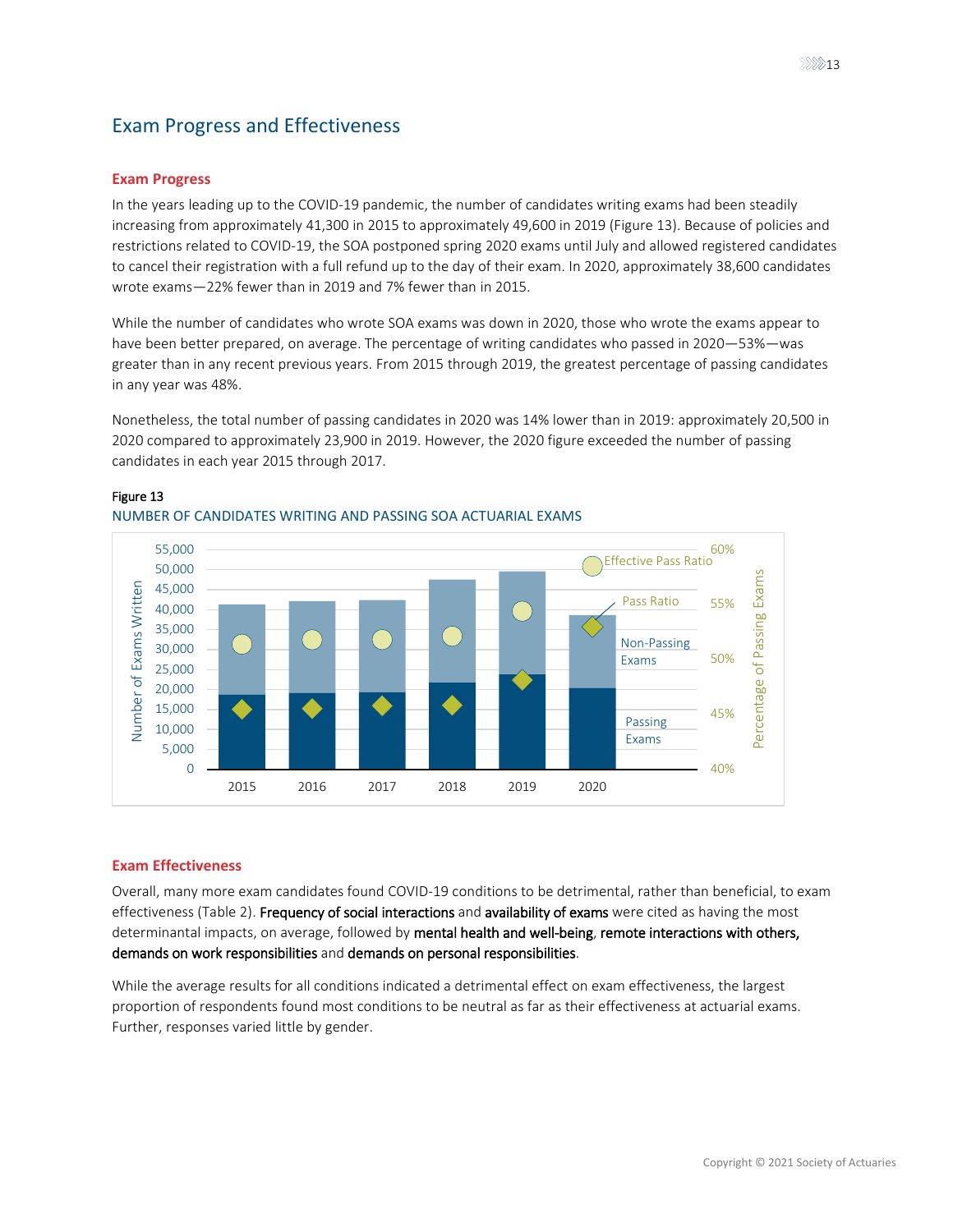#### <span id="page-13-1"></span>Table 2

#### IMPACT OF COVID-19 CONDITIONS ON CANDIDATES' ACTUARIAL EXAM EFFECTIVENESS

| <b>Condition</b>                                   | <b>Much</b><br><b>less</b><br>effective | Somewhat<br>less<br>effective | <b>Neither</b><br>more<br>nor less<br>effective | <b>Somewhat</b><br>more<br>effective | <b>Much</b><br>more<br>effective | <b>Not</b><br><b>Applicable</b> |
|----------------------------------------------------|-----------------------------------------|-------------------------------|-------------------------------------------------|--------------------------------------|----------------------------------|---------------------------------|
| Frequency of social interactions                   | 26%                                     | 34%                           | 29%                                             | 6%                                   | 2%                               | 3%                              |
| Availability of exams                              | 23%                                     | 27%                           | 36%                                             | 2%                                   | 2%                               | 10%                             |
| Mental health and well-being                       | 19%                                     | 30%                           | 35%                                             | 9%                                   | 5%                               | 2%                              |
| Remote interactions with others                    | 13%                                     | 24%                           | 47%                                             | 3%                                   | 1%                               | 12%                             |
| Demands on work responsibilities or time           | 13%                                     | 26%                           | 43%                                             | 11%                                  | 4%                               | 3%                              |
| Demands on personal responsibilities               | 13%                                     | 19%                           | 51%                                             | 11%                                  | 3%                               | 3%                              |
| Amount of time available to study                  | 16%                                     | 23%                           | 27%                                             | 24%                                  | 7%                               | 3%                              |
| Amount of time available to work<br>professionally | 7%                                      | 18%                           | 50%                                             | 18%                                  | 4%                               | 3%                              |

<span id="page-13-0"></span>N=411

## Conclusion

The COVID-19 pandemic and accompanying policy changes have disrupted nearly everyone's personal and professional lives. Despite the challenges, actuaries and candidates have generally adapted. While many survey respondents find working remotely to be challenging, nearly as many find working remotely to be a more effective way to work. And nearly three-quarters of respondents appreciate the flexibility that working remotely provides.

Consequently, it's not surprising that 65% of respondents would prefer to work from home at least 3 days per week once COVID-19 is contained. Almost one-quarter of respondents would prefer to work from home every day in a typical work week. At the same time, most respondents found that networking and social interactions with coworkers during the pandemic have suffered, resulting in a detrimental impact on their professional effectiveness. In addition, many respondents have found collaboration to be less effective during COVID-19 working conditions.

More women than men who changed employment did so for pandemic-related reasons. But the reasons that actuaries formally cut back their hours or left the workforce because of the pandemic had less to do with gender and more to do with their family situation. Only about one-third of all respondents who made employment changes since January 2020 did so for reasons relating to COVID-19. However, nearly 60% of the respondents who made employment changes and live with pre-school-aged children cited pandemic-related reasons for their change.

COVID-19 slowed actuarial exam progress during 2020. Fewer candidates wrote exams during 2020 than in recent years, although a significantly greater proportion of writing candidates passed. However, the total number of candidates who passed exams during 2020 fell short of the number who passed in each of 2018 and 2019.

It is too early to know the longer-term impact that COVID-19 and the accompanying conditions will have on actuarial careers.